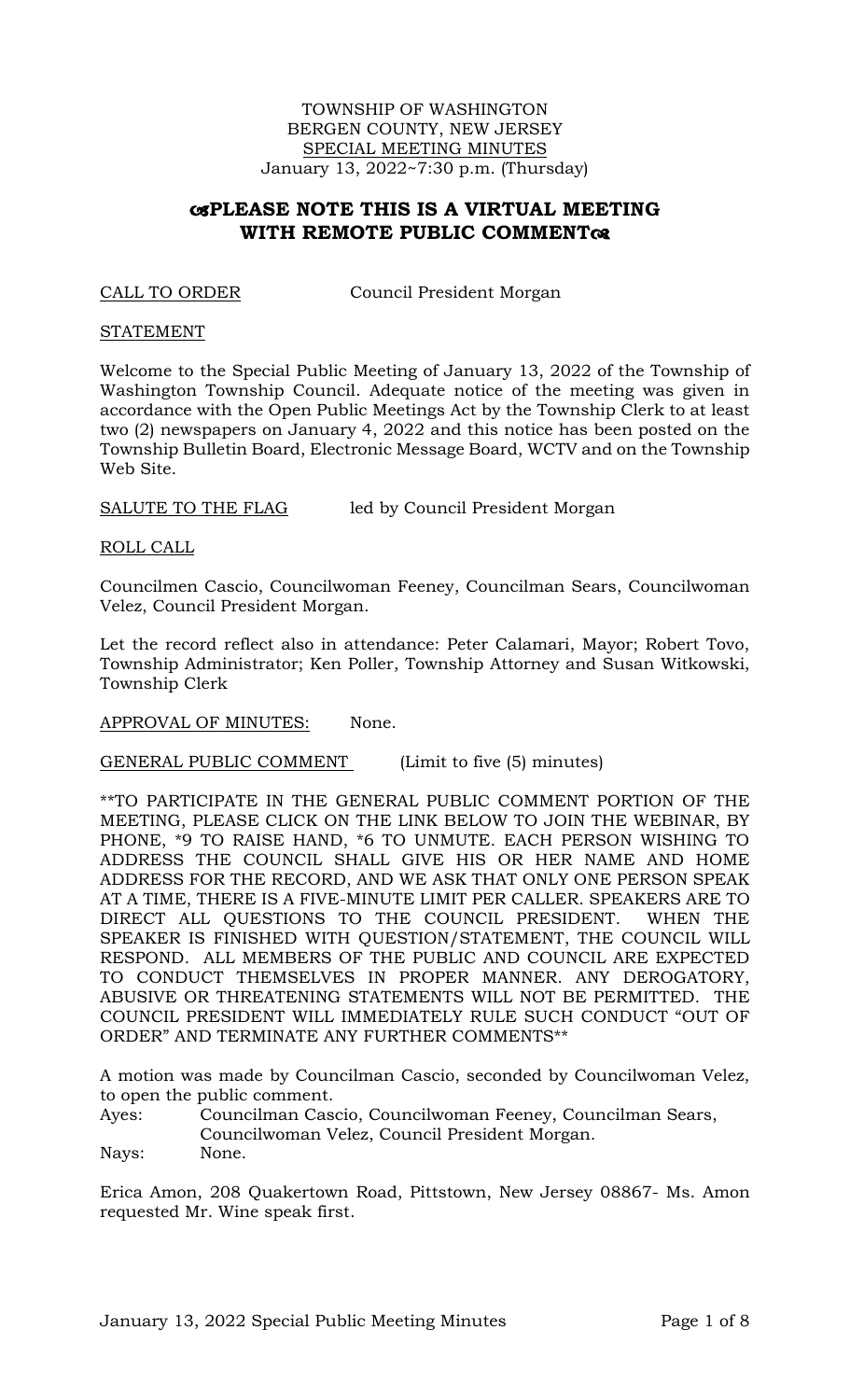Prime & Tuvel, Attorneys at Law 2 University Plaza Drive, Suite 109 Hackensack New Jersey 07601 Benjamin Wine, Esquire

Mr. Wine stated our firm represents Apple Montessori Schools. The reason we are here before you this evening is in relation to the property located at 95 Linwood Avenue, Block 2502.02, Lot 20. Our understanding is that the property is currently going through a condemnation process. Apple Montessori, my client is a contract purchaser, who has been a bidding contractor for quite some time now to purchase the property. He understands it has been vacant for quite a number of years, the goal with the purchase of the property is to operate a child care and school facility, it is well suited for the use, which you will hear in detail, but this is ultimately what she would like to do. Unfortunately, when we went through the renovation process this put a damper in those plans. Preliminary plans have been drawn, reports, working on that, ideally our plan is to file. We understand it is a non-conforming use, so it would be an application for the Zoning Board, certainly that comes with all the acquired proofs, and special reasons. By no means are we suggesting that the board would absolutely approve that application, but not withstanding we certainly have those plans in the works, the application is in the works and we would like the opportunity to proceed with those applications, to better the site. Again, it has been vacant for quite some time, so we think it would accommodate, accomplish what ultimately the township would be looking to do, which would be to put a use on that property where there is currently a lot of vacancy not really anything going on. He wanted to give a brief overview before introducing Ms. Amon, with that he will let Ms. Amon continue. Attorney Poller stated he would like to clarify one thing, there is no condemnation proceeding, no condemnation proceeding has started.

Ms. Amon thanked the council for taking the time, she appreciates it. She stated she represents Apple Montessori Schools, as their VP of Real Estate Development. We are a family-owned Montessori school with 17 schools opening up in New Jersey in the next few months, barring any more COVID. We have been in business for fifty years, have graduated 40,000 kindergartners through our program. Primarily, our schools are in the Bergen County, northeast Jersey area as all of the schools are in New Jersey. We have been working to find a site in Washington Township for quite some time and are really excited to come to the township. We are represented for the purpose of the zoning application. We want what is the best for the township, if the township needs the property, and intends to proceed with the condemnation, not withstanding our application, then we want to make sure that if we are going to go out in the field, which we have spent quite a good amount of money for the Zoning approval process, then we do it for the right reasons. We have come up with a concept plan for our school. We are early childhood education, the school is about 14,000 square feet, with 154 maximum capacities, built from the ground up. She understands this is not on tonight's agenda, but we would like to get an idea of the tenor of the council this evening relating to Apple Montessori coming into the community, we feel we are a benefit to the public good, we are a community service minded business, we serve infants up to six years. We have been working for a long time to find a site, this site turns out to be one of the best sites we have found so far. We want to support the township and would like the township to support us, we would love to be able to proceed with our Zoning and Planning applications, and the purchase of this site. Should the council feel it is worth it to let us proceed, perhaps the interest in the site is not really as great as we are under the impression.

Council President Morgan thanked Ms. Amon for the information. Councilwoman Feeney asked what prompted Ms. Amon to call into this meeting tonight? Ms. Amon replied the seller of the property informed us that they were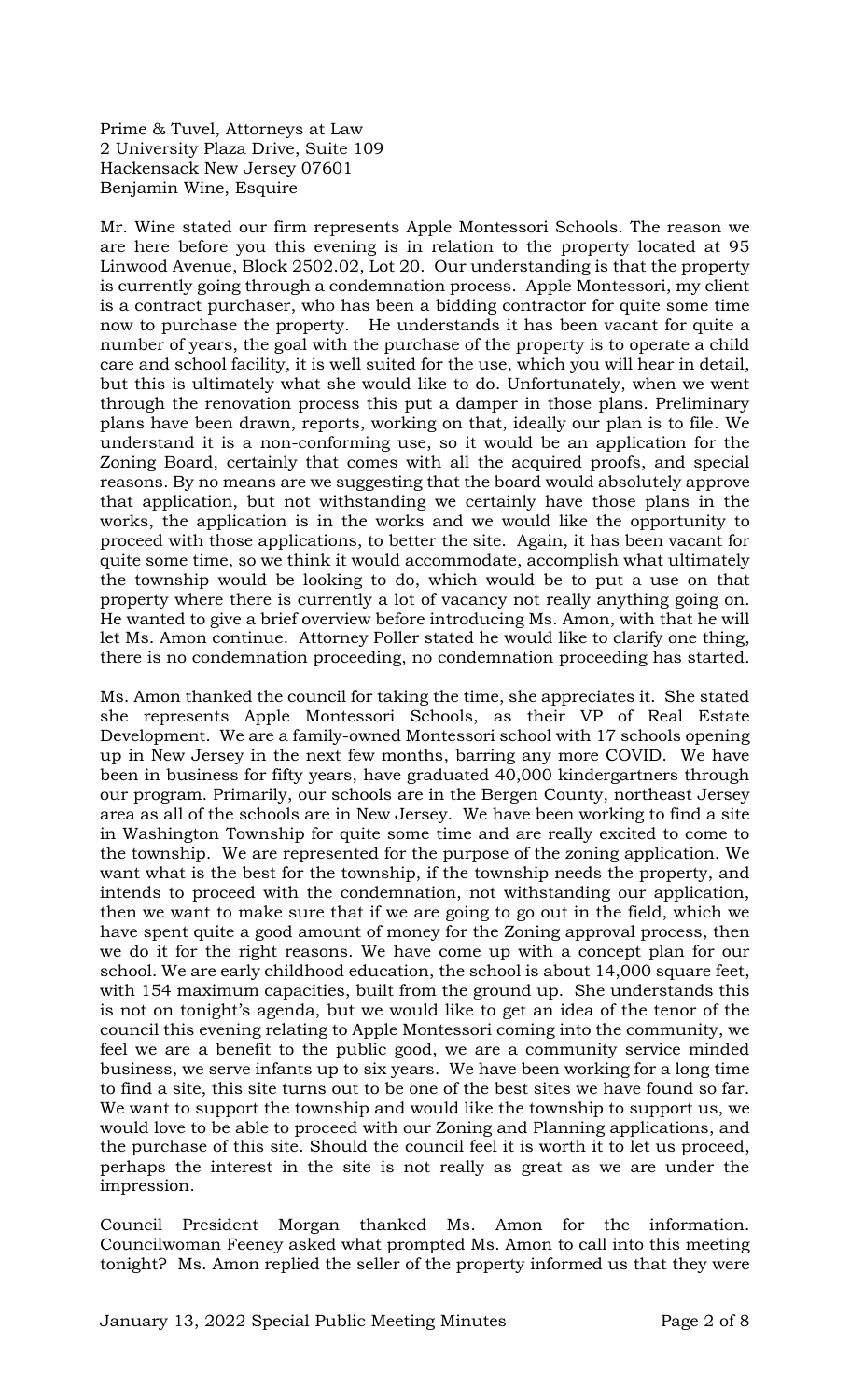made an offer by the township and told that a condemnation proceeding would be underway if an amicable purchase was not negotiated.

A motion was made by Councilwoman Feeney, seconded by Councilman Cascio, to close the public comment.

Ayes: Councilman Cascio, Councilwoman Feeney, Councilman Sears, Councilwoman Velez, Council President Morgan. Nays: None.

ORDINANCES:

Introduction, 1st Reading:

Ordinance No. 22-01

BOND ORDINANCE PROVIDING FOR THE ACQUISITION OF LANDS IN AND BY THE TOWNSHIP OF WASHINGTON, IN THE COUNTY OF BERGEN, NEW JERSEY, APPROPRIATING \$800,000 THEREFOR AND AUTHORIZING THE ISSUANCE OF \$761,900 BONDS OR NOTES OF THE TOWNSHIP FOR FINANCING SUCH APPROPRIATION (464 RIDGEWOOD BOULEVARD NORTH).

A motion was made by Councilwoman Feeney, seconded by Councilwoman Velez, to introduce and pass Ordinance No. 22-01 at first reading by title.

Ayes: Councilman Cascio, Councilwoman Feeney, Councilman Sears, Councilwoman Velez, Council President Morgan.

Nays: None.

A motion was made by Councilwoman Feeney, seconded by Councilwoman Velez, to approve Resolution No. 22-141.

Ayes: Councilman Cascio, Councilwoman Feeney, Councilman Sears, Councilwoman Velez, Council President Morgan. Nays: None.

Resolution No. 22-141

WHEREAS, Ordinance No. 22-01 entitled: BOND ORDINANCE PROVIDING FOR THE ACQUISITION OF LANDS IN AND BY THE TOWNSHIP OF WASHINGTON, IN THE COUNTY OF BERGEN, NEW JERSEY, APPROPRIATING \$800,000 THEREFOR AND AUTHORIZING THE ISSUANCE OF \$761,900 BONDS OR NOTES OF THE TOWNSHIP FOR FINANCING SUCH APPROPRIATION (464 RIDGEWOOD BOULEVARD NORTH) was introduced and passed at first reading at a meeting of the Township Council of the Township of Washington on the  $13<sup>th</sup>$  day of January, 2022; and

NOW, THEREFORE BE IT RESOLVED, that further consideration for final passage and public hearing of said ordinance shall be held on the 24th day of January, 2022 at 7:30pm, prevailing time, or as soon thereafter as said matter can be reached in the Municipal Complex, 350 Hudson Avenue, Township of Washington at which time and place all persons who may be interested will be given an opportunity to be heard concerning said ordinance.

BE IT FURTHER RESOLVED, that the office of the Township Clerk is authorized to advertise in The Bergen Record, a newspaper circulated in this Township, the introduction and notice of further consideration for final passage and public hearing of this ordinance as required by law.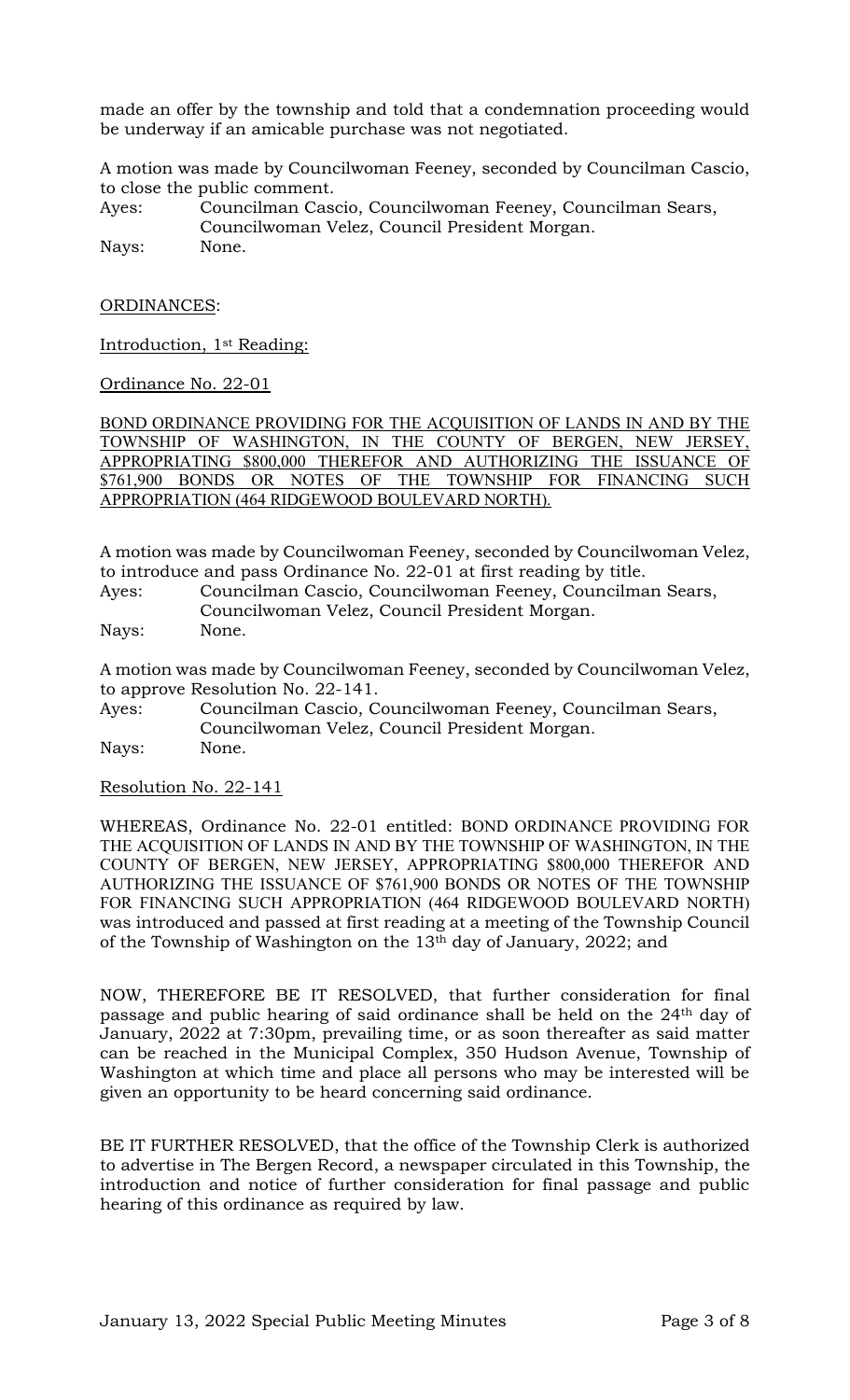Ordinance No. 22-01

BOND ORDINANCE PROVIDING FOR THE ACQUISITION OF LANDS IN AND BY THE TOWNSHIP OF WASHINGTON, IN THE COUNTY OF BERGEN, NEW JERSEY, APPROPRIATING \$800,000 THEREFOR AND AUTHORIZING THE ISSUANCE OF \$761,900 BONDS OR NOTES OF THE TOWNSHIP FOR FINANCING SUCH APPROPRIATION (464 RIDGEWOOD BOULEVARD NORTH).

BE IT ORDAINED BY THE TOWNSHIP COUNCIL OF THE TOWNSHIP OF WASHINGTON, IN THE COUNTY OF BERGEN, NEW JERSEY (not less than two-thirds of all the members thereof affirmatively concurring), AS FOLLOWS:

The improvement described in Section 3 of this bond ordinance is hereby authorized as a general improvement to be made or acquired by The Township of Washington, in the County of Bergen, New Jersey. For the said improvement or purpose stated in said Section 3, there is hereby appropriated the sum of \$800,000, said sum being inclusive of all appropriations heretofore made therefor and including the sum of \$38,100 as the down payment for said improvement or purpose required by law and now available therefor by virtue of provision in a previously adopted budget or budgets of the Township for down payment or for capital improvement purposes.

For the financing of said improvement or purpose and to meet the part of said \$800,000 appropriation not provided for by application hereunder of said down payment, negotiable bonds of the Township are hereby authorized to be issued in the principal amount of \$761,900 pursuant to the Local Bond Law of New Jersey. In anticipation of the issuance of said bonds and to temporarily finance said improvement or purpose, negotiable notes of the Township in a principal amount not exceeding \$761,900 are hereby authorized to be issued pursuant to and within the limitations prescribed by said Local Bond Law.

a) The improvement hereby authorized and purpose for the financing of which said obligations are to be issued is the acquisition, by purchase pursuant to law including the Local Lands and Buildings Law (N.J.S.A. 40A:12-1 et seq.), or by condemnation pursuant to law including the Eminent Domain Act of 1971 (N.J.S.A. 20:3-1 et seq.), of lands and any structures thereon (including the Washington Township Swim Club) in and by the Township located at 464 Ridgewood Boulevard North and shown as Lot 1 in Block 2301 and Lot 1.01 in Block 2401 on the Official Tax Map of the Township and consisting of approximately 6.516 acres, for public purposes including recreational purposes, including all environmental investigations, surveys, title searches and acquisition costs necessary therefor or incidental thereto.

The estimated maximum amount of bonds or notes to be issued for said purpose is \$761,900.

The estimated cost of said purpose is \$800,000, the excess thereof over the said estimated maximum amount of bonds or notes to be issued therefor being the amount of the said \$38,100 down payment for said purpose.

The following additional matters are hereby determined, declared, recited and stated:

The said purpose described in Section 3 of this bond ordinance is not a current expense and is a property or improvement which the Township may lawfully acquire or make as a general improvement, and no part of the cost thereof has been or shall be specially assessed on property specially benefitted thereby.

The period of usefulness of said purpose within the limitations of said Local Bond Law, according to the reasonable life thereof computed from the date of the said bonds authorized by this bond ordinance, is forty (40) years.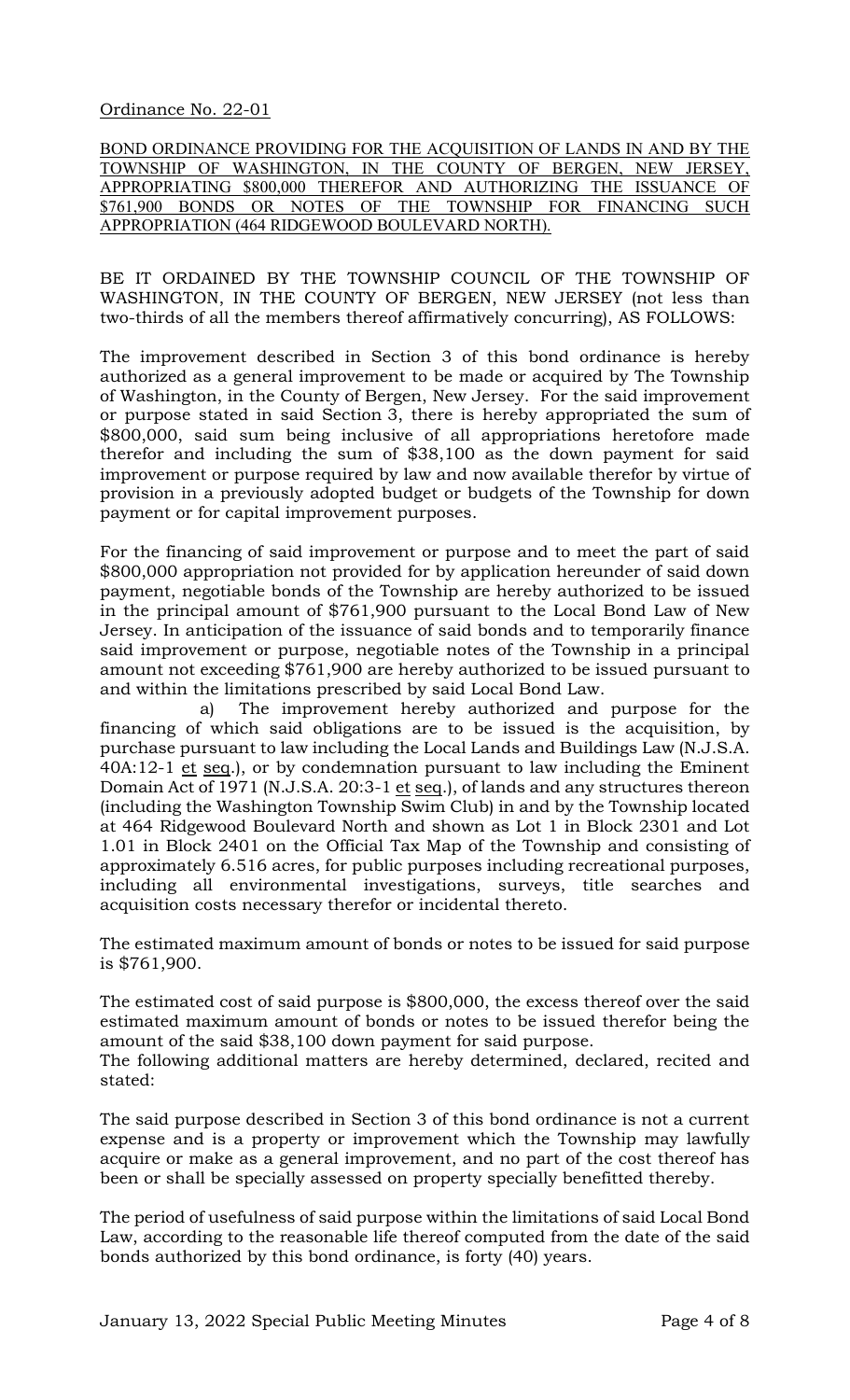The supplemental debt statement required by said Local Bond Law has been duly made and filed in the office of the Township Clerk and a complete executed duplicate thereof has been filed in the office of the Director of the Division of Local Government Services in the Department of Community Affairs of the State of New Jersey, and such statement shows that the gross debt of the Township as defined in said Local Bond Law is increased by the authorization of the bonds and notes provided for in this bond ordinance by \$761,900, and the said obligations authorized by this bond ordinance will be within all debt limitations prescribed by said Local Bond Law.

An aggregate amount not exceeding \$70,000 for interest on said obligations, costs of issuing said obligations and other items of expense listed in and permitted under section 40A:2-20 of said Local Bond Law may be included as part of the cost of said improvement and is included in the foregoing estimate thereof.

All bond anticipation notes issued hereunder shall mature at such times as may be determined by the chief financial officer, acting chief financial officer or treasurer of the Township (the "Chief Financial Officer") provided that no note shall mature later than one year from its date. The notes shall bear interest at such rate or rates and be in such form as may be determined by the Chief Financial Officer. The Chief Financial Officer shall determine all matters in connection with the notes issued pursuant to this bond ordinance, and the Chief Financial Officer's signature upon the notes shall be conclusive evidence as to all such determinations. All notes issued hereunder may be renewed from time to time subject to the provisions of N.J.S.A. §40A:2-8. The Chief Financial Officer is hereby authorized to sell part or all of the notes from time to time at public or private sale at not less than par and to deliver them to the purchasers thereof upon receipt of payment of the purchase price plus accrued interest from their dates to the dates of delivery thereof. The Chief Financial Officer is directed to report in writing to the governing body of the Township at the meeting next succeeding the date when any sale or delivery of the notes pursuant to this bond ordinance is made. Such report must include the principal amount, interest rate and maturities of the notes sold, the price obtained and the name of the purchaser.

The full faith and credit of the Township are hereby pledged to the punctual payment of the principal of and interest on the said obligations authorized by this bond ordinance. Said obligations shall be direct, unlimited obligations of the Township, and the Township shall be obligated to levy ad valorem taxes upon all the taxable property within the Township for the payment of said obligations and interest thereon without limitation of rate or amount.

The capital budget or temporary capital budget of the Township is hereby amended to conform with the provisions of this ordinance to the extent of any inconsistency herewith and the resolutions promulgated by the Local Finance Board showing all detail of the amended capital budget or temporary capital budget and capital program as approved by the Director, Division of Local Government Services, are on file with the Township Clerk and are available for public inspection.

This bond ordinance shall take effect twenty (20) days after the first publication thereof after final adoption, as provided by said Local Bond Law.

## INDIVIDUAL RESOLUTIONS:

Resolution No. 22-142 Authorizing Temporary Capital Budget Section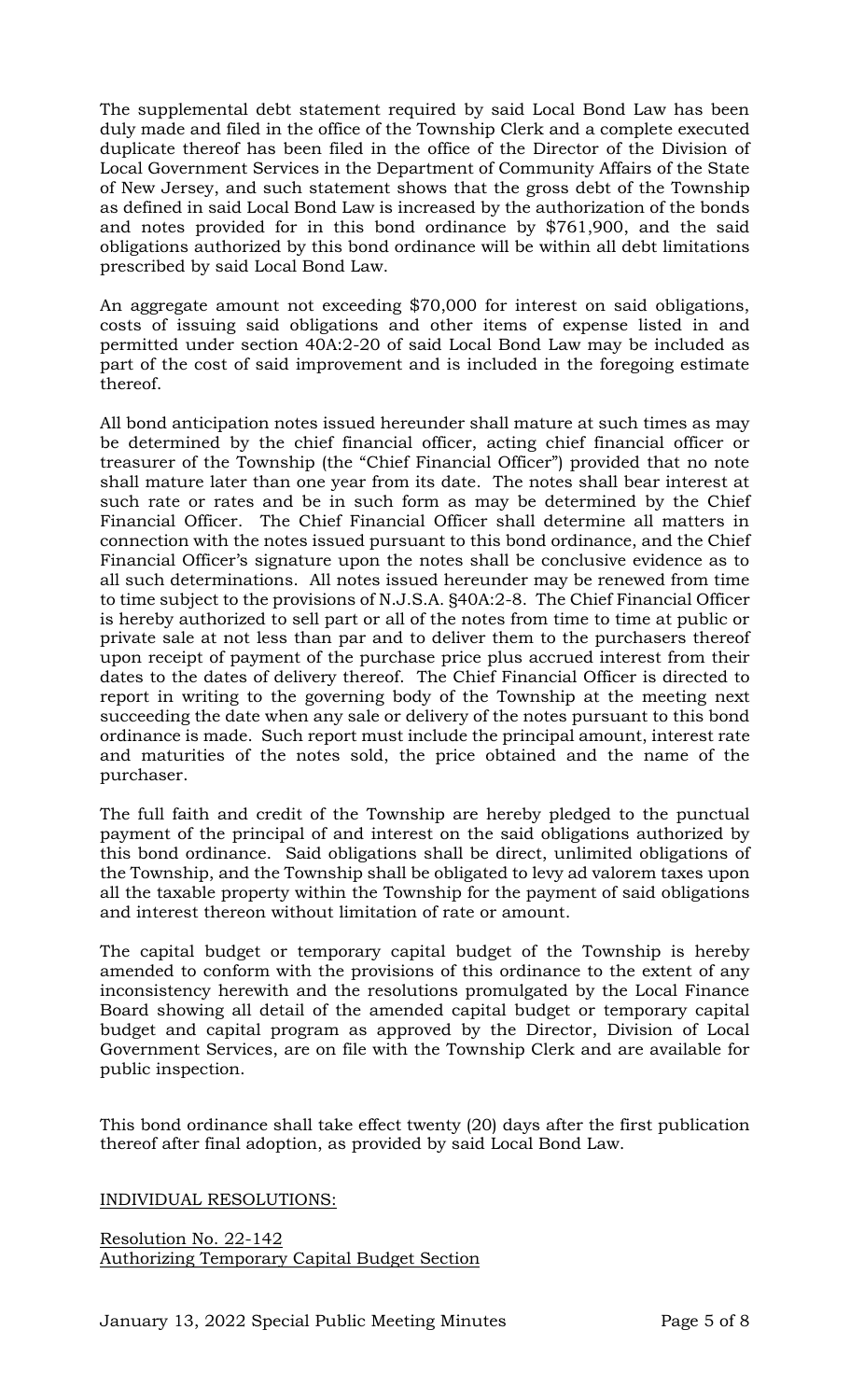A motion was made by Councilwoman Feeney, seconded by Councilwoman Velez, to approve Resolution No. 22-142.

Ayes: Councilwoman Feeney, Councilman Sears, Councilwoman Velez, Council President Morgan.

Nays: Councilman Cascio.

Resolution No. 22-142 Authorizing Temporary Capital Budget Section

WHEREAS, the local capital budget for the year 2022 has not been adopted; and

WHEREAS, it is desired to introduce a capital ordinance,

NOW, THEREFORE, BE IT RESOLVED, by the Township Council of the Township of Washington, County of Bergen that the following capital budget be made:

Capital Budget (Current Year Action 2022)

| Project                           | Acquisition of Land 464 Ridgewood Boulevard North |
|-----------------------------------|---------------------------------------------------|
| Project Number<br>2.              |                                                   |
| <b>Estimated Total Cost</b><br>3. | \$800,000                                         |
| 4. Amounts Reserved in Prior      |                                                   |
| Years                             |                                                   |
| 5a. 2022 Budget Appropriations    |                                                   |
| 5b. Capital Improvement Fund      | \$38,100                                          |
| 5c. Capital Surplus               |                                                   |
| 5d Grants in Aid and other Funds  |                                                   |
| 5c Debt Authorized                | \$761,9000                                        |
| 6 To be funded in future years    |                                                   |
| TOTAL ALL PROJECTS                | \$800,000                                         |
| 5b Capital Improvement Fund       | \$38,100                                          |
| 5c Debt Authorized                | \$761,900                                         |

### 6 Year Capital Program 2022-2024 Anticipated Project Schedule and Funding Requirement

| Project                      | Acquisition of Land 464 Ridgewood Boulevard North |
|------------------------------|---------------------------------------------------|
| 2. Project Number            |                                                   |
| 3. Estimated Total Cost      | \$800,000                                         |
| 4. Estimated Completion Time |                                                   |
| Budget Year 2022             | \$800,000                                         |
| TOTAL ALL PROJECTS           | \$800,000                                         |
|                              |                                                   |

#### 6 Year Capital Program 2022-2024 Summary of Anticipated Funding, Sources and Amounts

| Project                            | Acquisition of Land 464 Ridgewood Boulevard North |
|------------------------------------|---------------------------------------------------|
| Estimated Total Cost<br>2.         | \$800,000                                         |
| <b>Budget Appropriations</b><br>3. |                                                   |
| Current Year 2022                  |                                                   |
| <b>Future Years</b>                |                                                   |
| 4. Capital Improvement Fund        | \$38,100                                          |
| 5. Capital Surplus                 |                                                   |
| 6. Grants in Aid and other Funds   |                                                   |
| 7. Bonds and Notes                 |                                                   |
| General                            | \$761,900                                         |
| TOTAL ALL PROJECTS                 | \$800,000                                         |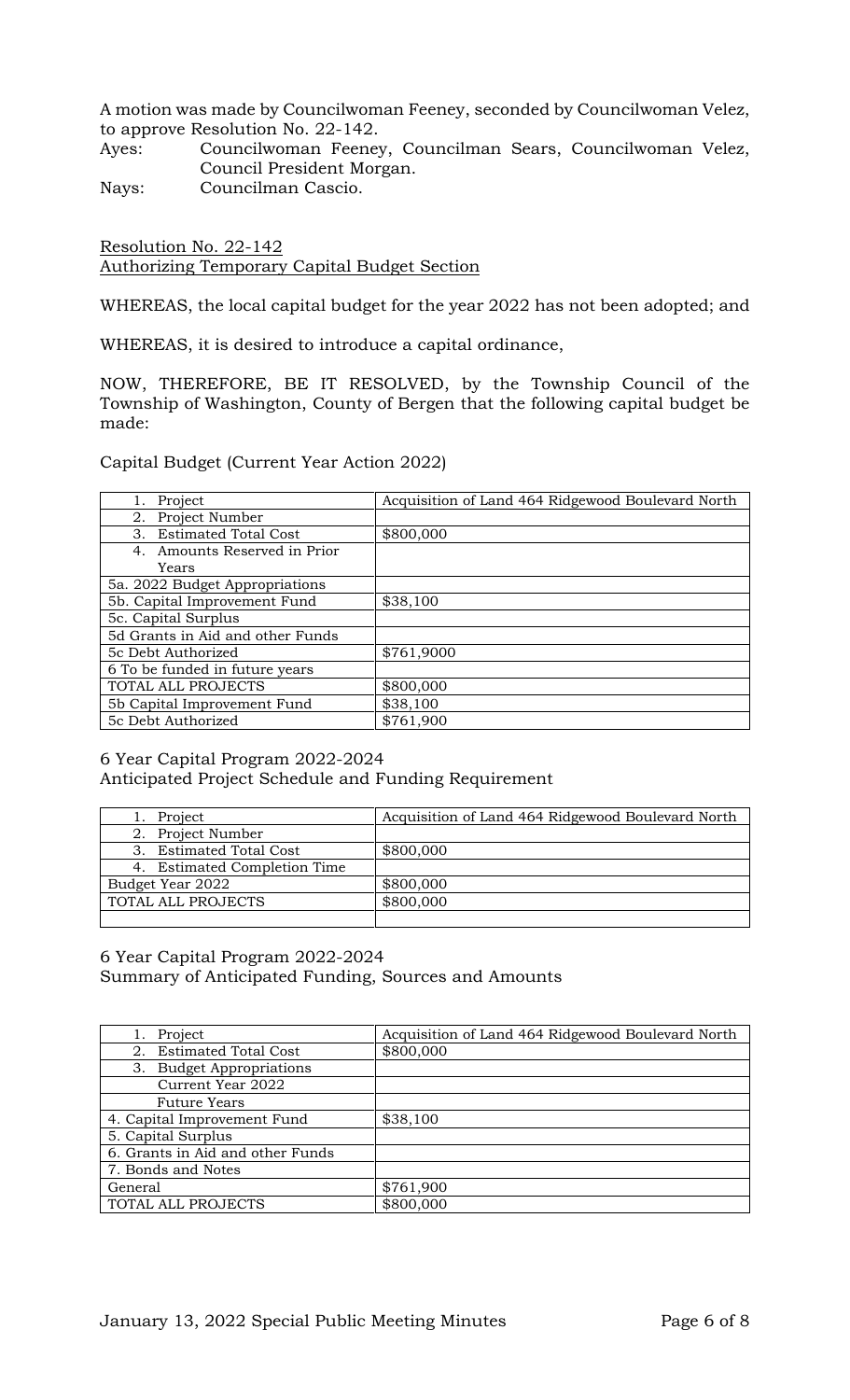### CLOSED SESSION

Resolution No. 22-143 Contract negotiations; property acquisition

A motion was made by Councilwoman Feeney, seconded by Councilwoman Velez, on Resolution No. 22-143.

Ayes: Councilman Cascio, Councilwoman Feeney, Councilman Sears, Councilwoman Velez, Council President Morgan. Nays: None.

Resolution No. 22-143 Contract negotiations; property acquisition

WHEREAS, the public is invited to attend all Meetings (whether denoted public or conference sessions) of the Township Council in accordance with its general practice and the Open Public Meetings Act; and

WHEREAS, the Legislature of the State of New Jersey declared that the public has a right to attend all meetings of the public bodies at which any business affecting the public is discussed or acted upon in any way except as set forth in the Open Public Meetings Act (N.J.S.A. 10:4-12), which provides for the exclusion of the public from the portion of a meeting at which certain enumerated matters are to be discussed; and

WHEREAS, the Township Council has determined that, because of the nature of the subject matter to be discussed, the public should not be present at that portion of the meeting of the Township Council at which certain specific matters encompassed by N.J.S.A. 10:4-12 are to be discussed;

NOW, THEREFORE, BE IT RESOLVED, by the Township Council of the Township of Washington that, pursuant to the express provisions of the Open Public Meetings Act, the public be excluded from the meeting or portion of the meeting (denoted as an "executive" or "closed" session) in which the following matters are to be discussed:

1. Any matter which, by express provision of federal law or State statute or rule of court shall be rendered confidential or excluded from the provision of subsection of a. of this section.

2. Any matter in which the release of information would impair a right to receive funds from the Government of the United States.

3. Any material the disclosure of which constitutes an

unwarranted invasion of individual privacy such as any records, data, reports, recommendation, or other personal material of any educational, training, social service, medical, health, custodial, child protection, rehabilitation, legal defense, welfare, housing, relocation, insurance, and similar program or institution operated by a public body pertaining to any specific individual admitted to or served by such institution or program, including but not limited to information relative to the individual's personal and family circumstances, and any material pertaining to admission, discharge, treatment, progress or condition of any individual, unless the individual concerned (or, in the case of a minor or incompetent, his guardian) shall request in writing that the same be disclosed publicly.

4. Any collective bargaining agreement, or the terms and conditions which are proposed for inclusion in any collective bargaining agreement, including the negotiation of the terms and conditions thereof with employees or representatives of employees of the public body.

5. Any matter involving the purchase, lease or acquisition of real property with public funds, the setting of banking rates or investment of public funds, where it could adversely affect the public interest if discussion of such matters were disclosed. **Property Acquisition**